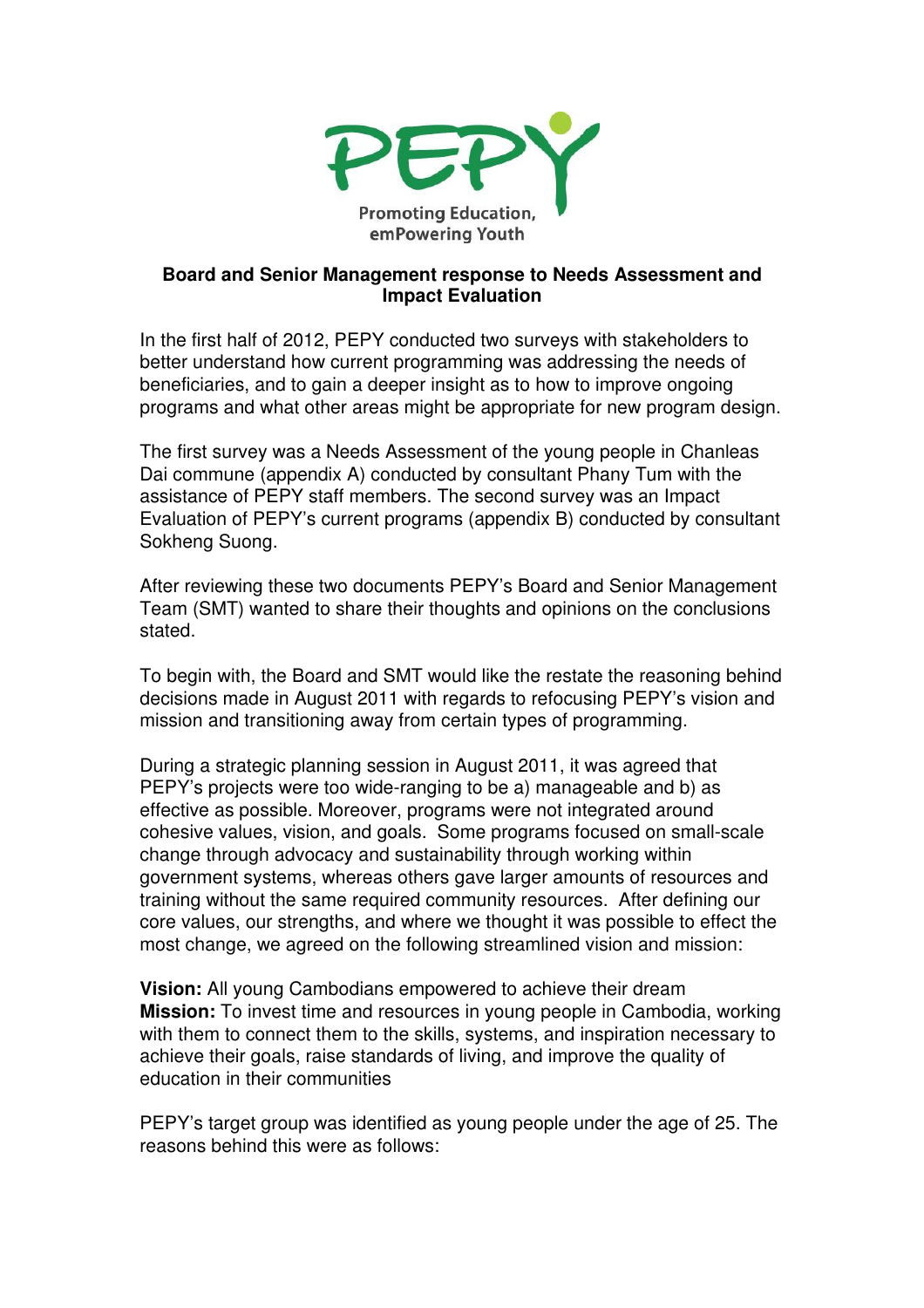- PEPY has a young staff and as such works very well with young people. It is however more challenging for our young staff members to work with older teachers, principals and figures in authority due to the different levels of respect given to age in Cambodian culture.
- Working with schools and teachers involves many challenges that are beyond PEPY's control. For instance, no matter how much a teacher may be interested in receiving training from PEPY, it is not realistic to deliver that training when the teacher has to try and teach two classes simultaneously due to a lack of teachers in rural schools. PEPY's strengths were not at policy level advocacy, and our core values around investing in people not things and sustainability made these external challenges particularly problematic.
- PEPY projects having the most impact were the ones in which we worked directly with young people, our staff often acting as mentors as well as educators.
- We believed we could be most effective at creating change in Cambodia through working directly with young people. By doing so, PEPY is investing time and resources in the next generation of adults. If the young people of today believe in education and are motivated to take action in their own communities then PEPY, or organizations like us, won't be needed tomorrow.

As a result of these discussions and decisions it was decided to transition out PEPY programs that worked with schools and teachers and focus on those programs through which we invest directly in young people.

The Board and SMT still believes in and stands by these decisions made in August of last year as the most positive course of action for PEPY over the next few years.

With regards to the two reports, the Board and SMT agree with many of the recommendations made by Phany Tum and Sokheng Suong, and disagrees with others. In particular we agree on the importance of the following areas, which were all identified as current areas for growth:

- Identifying the life cycle of each project and planning new projects with inbuilt sustainability of exit strategies
- Drafting logical frameworks for each project (both existing and new)
- Involving stakeholders in project design especially young people. We realize however that involving stakeholders can be challenging due to the demands on their time and also being clear as to whether their interest is due to potential financial benefits rather than passion for change.
- Ensuring all PEPY staff have a clear understanding of PEPY's core values, goal, vision, mission and project goals and methods of implementation
- Monitoring tools developed for each project with training for project staff, as well as an ongoing evaluation process
- Building staff capacity to consistently develop and challenge the PEPY team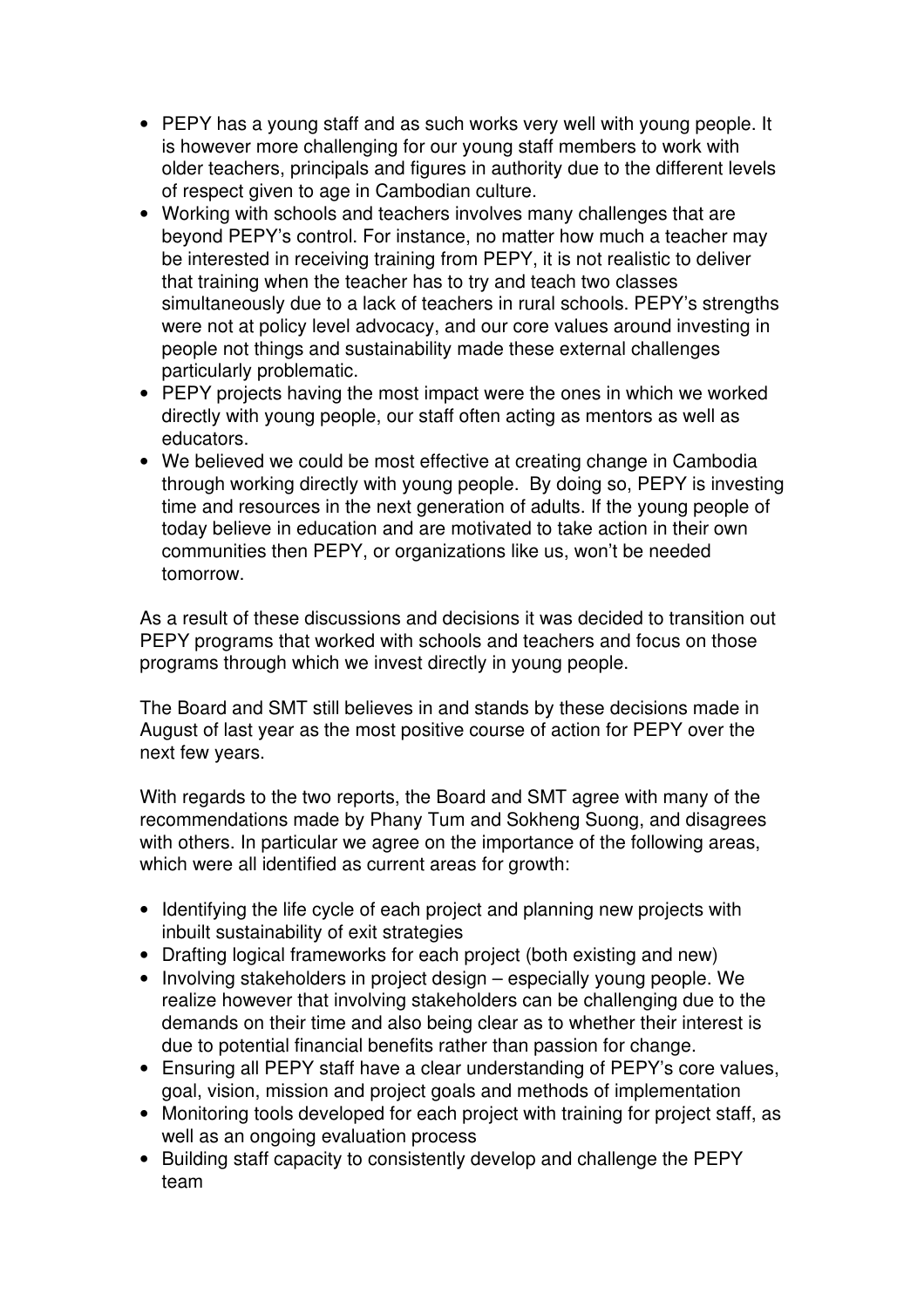- Aligning projects where possible with national policies especially in regards to youth development. However we are also mindful that we do not want to lose sight of our own vision and mission.
- Improving communication with Community Development Program and schools so that PEPY team can share information on students at risk of dropping out and the school can be aware of the additional skills and activities young people are developing outside of their school
- Considering designing programs that work with parents, to the extent there is an established need to do so and we can be effective in this role.

The Board and SMT has reservations about the following recommendations. In some cases, we disagree because we believe the suggestions/observations are not based on adequate research. In other cases we believe the suggestions do not reflect PEPY's core values, new vision or mission, or need further debate and discussion before being considered as viable future options.

In particular, through this experience we have recognized the challenges of having short-term external consultants evaluate programs, as they may not devote adequate time to critically evaluate programs, or may not share PEPY's core values. One major lesson learned from this process is that external evaluators are not always preferable to internal evaluations and may not be worth the significant cost.

## **Specifically, we disagree with the following recommendations:**

• **Restarting or expanding Library project and Classroom Libraries.**  For the reasons stated above, PEPY decided to move away from teacher training models. In addition, the PEPY Library in Chanleas Dai Junior High School was always intended to be transitioned over the school at some point. If a school or the District Office of Education is interested in developing a library project then of course PEPY would consider this but we feel they must include a long-term sustainability plan so they can be run by the school. We are also keen to share our methodology and lessons learned from these projects with other organizations.

## • **Drop-out Prevention program.**

Many of PEPY's current and potential future programs address some aspect of student drop out, either by offering extra skills or providing role models. However we disagree that these programs should explicitly discourage migration. Migration to Thailand is caused by a variety of environmental, social and economic factors. . As such, we don't believe that it would make sense to design a project specifically aimed at reducing student drop out as a result of migration as there are too many external factors that PEPY has no control over. In addition, we see the value in considering introducing a "safe migration" part of the curriculum in each project so that young people are connected to the appropriate information